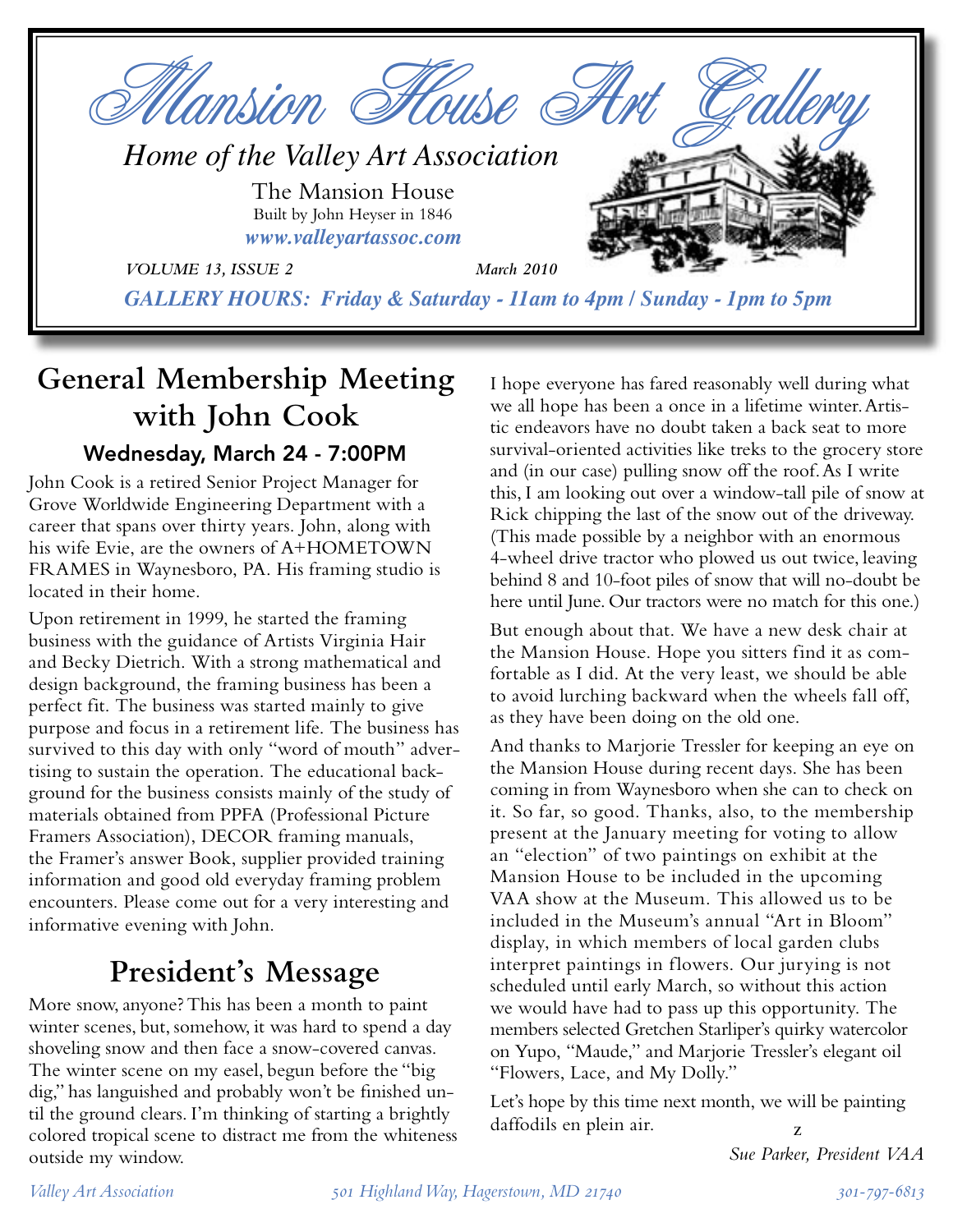# **Shows**

## **NORTH GALLERY SHOWS**

• Artworks by Mansion House Students -

MARCH 5 - MARCH 28. Reception: March 7 from 2 - 4 PM. This show will feature the work of students who have taken classes from Marie Mc-Cafferty and Anna Hogbin. On display will be tole painting and watercolor paintings that have been done in classes at the Mansion House or were developed using lessons learned at the Mansion House.

• Wednesday Morning Group Show - APRIL 2  $-$  APRIL 25.

• Spectrum Seven - "Paintings, Poetry & Prose" - APRIL 30 - MAY 30. Reception: May 2nd 2 - 4 PM. Spectrum Seven artists; Eliane Ambrose, Donna Bingaman, Marguerite Cyr, Becky Dietrich, Donna Mason, Elisabet Stacy-Hurley and Marjorie Tressler are exhibiting their original works at the Mansion House Art Gallery during the month of May.

## **ADDITIONAL AREA SHOWS**

#### Valley Art Association Exhibition at the Washington County Museum of Fine Arts

Members of the Valley Art Association will display works of art in the Bowman Gallery. Artists' works were selected by a jury to be in the exhibition and reflect the diverse styles, techniques and media used by members of the Association. An opening reception will be held **Sunday, March 21, 2010, from 2:30 to 4:00 p.m.**

The Schuler School of Fine Art is holding a juried exhibition of animal art, "Fur and Feathers" - APRIL 17-25. March 15th is the deadline for entries. Please see their web site: schulerschool.com for details.

#### Washington County Hospital - Art In The Hallways

- MAR Artist of the Month **Eileen Pollock**
- APR Artist of the Month **Trudy Coody**

Questions on Art in the Hallways? Contact Lucy Ecker at: 301-733-5320 or a1nanaecker@aol.com.

#### Chambersburg Hospital Artist of the Month

- MAR Artist of the Month **Donna Bingaman (Oils)**
- APR Artist of the Month -**Scott Nimmon (Photography)**

# **Classes and Workshops**

## David Buckley Good Workshop

### **When: The Week of May 25th Monday through Friday 9am to 3PM. Tuition: \$165 for the week.**

David Buckley Good of the Schuler School of Fine Art will be offering his oil painting workshop on landscape techniques in Waynesboro PA courtesy of the Waynesboro Studio Club during the week of May 25th. Please contact Virginia Hair (717-762-3677) to enroll.

## Developing Effective Color in Watercolor Painting Class with Anna Hogbin

**When: 6 PM to 8:30 PM at the Mansion House, March 4 through April 29 (no class April 1) Tuition: \$85 for 8 sessions. Tuition payment must be received by February 20, 2010.**

For questions, please contact Anna at 304-263-1094, by email at: ahogbin@earthlink.net.

## Old Masters Flemish Technique in Oils - \$190 Workshop with Patt Legg

**Starts April 26 to 29th. For info, contact Margaret Bearse at: maggiebearse2003@yahoo.com**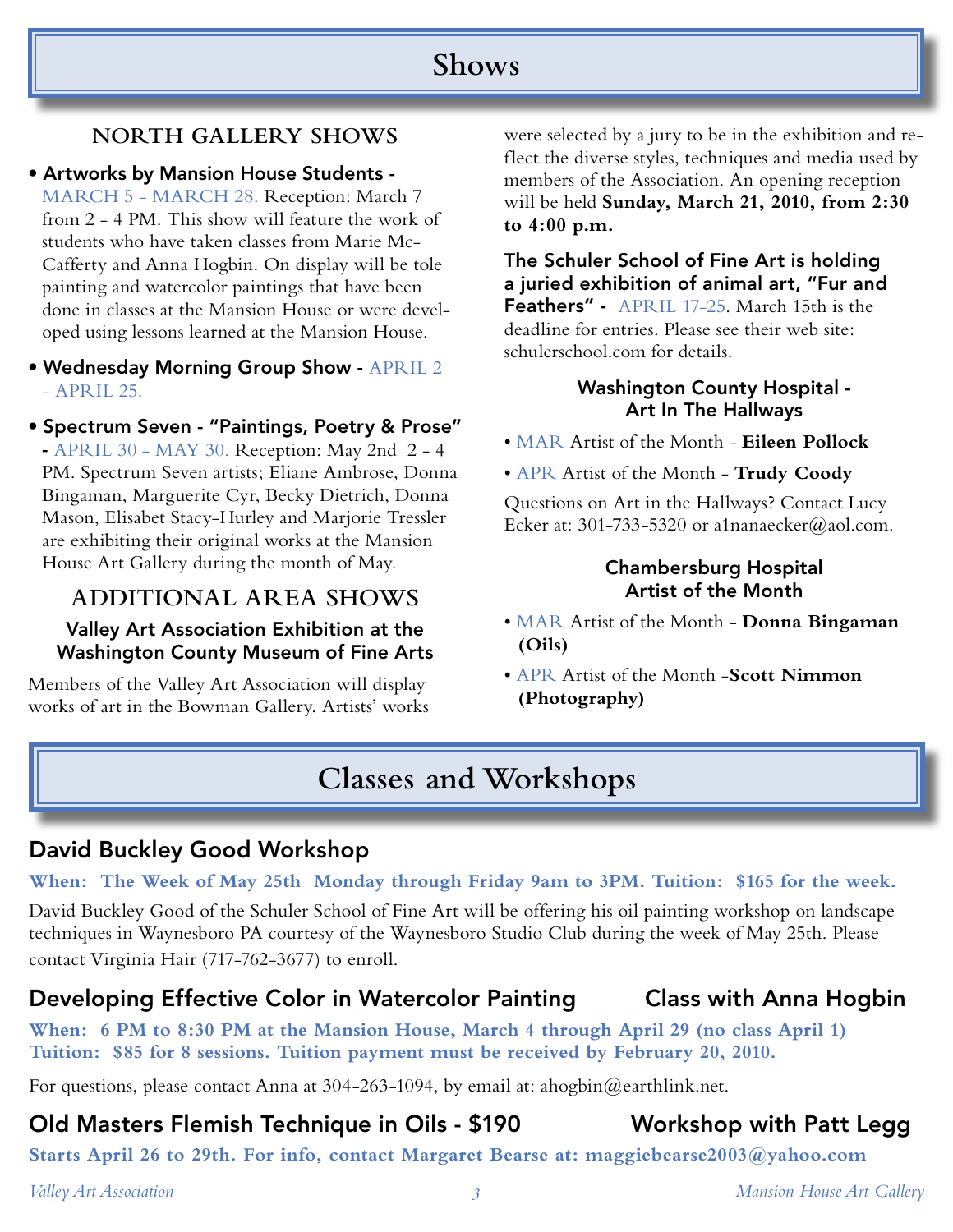## **General Member News**

Purchase Certificate - The Board has decided to create a document allowing discount purchases of artwork by Mansion House Gallery members who are willing to participate. Artists who agree will be listed on a "Purchase Certificate" that will entitle the holder to a 20% discount on artworks hanging at the Mansion House. This certificate will be included in gift baskets for the Museum Ramble and Fall Festival, and similar distributions. The certificate will be another tangible item that VAA can offer to programs in which we participate. It should also encourage visitors and gallery sales.

Packaging - Painting Packaging for the Mansion House Valley Art is planning to keep on hand cardboard, tape and packaging (e.g. bubble wrap) to protect paintings purchased at the Mansion House. If a buyer would like to have a painting wrapped, we will routinely try to leave the available materials in the area behind the doors outside the restrooms If you have any of these items you can donate for this purpose, please let a board member know so we can arrange for it.

#### Next Schedule Cleaning for Mansion House -

Those of us who hang our artwork at the Mansion House know that part of our annual obligation is to help with the thorough cleaning of the Mansion House. We had a cleaning Thursday, 1/7/10 and the next one is scheduled for Tuesday, 7/13/10. You need sign up for the July date if you missed the January clean-up.

**Still Seeking Officers - Valley Art is still seeking** members willing to serve as Recording and Corresponding Secretaries. Candidates for the other offices have been secured. The Recording Secretary takes minutes at the monthly Board and General meetings. The Corresponding Secretary assembles the newsletter and only needs to assemble a document in Word, primarily from material furnished by members, and forward it to our webmaster for posting on the website and printing and mailing. Please consider adding these important tasks to your already busy schedule.

> **NEXT GALLERY MEETING** All gallery members are asked to attend the next Gallery Meeting.

> **Wednesday, March 17th at 1:00PM.**

Member Pages on the Website - Those who attended the February general membership meeting saw Carolyn Tuttle demonstrate an example of the member pages that will soon be available on the Valley Art Association's website. A basic package of three pages—an information page, 10 images, and a contact page--will be available for a one-time charge of \$20. (Other, more complex packages offering more content can also be constructed.) The webmaster, Hunter Tuttle, will update the images as necessary. For further information and to sign up for member web pages, email Carolyn Tuttle at Carolyn@ctjewelrydesign.com

The Schuler School of Fine Art is holding a juried exhibition of animal art, "Fur and Feath-

# **Member Recognitions**

New Members - The Valley Art Association would like to welcome two new members: Leia Wood and Jane Horst. Leia has been a professional artist for 4 years, with the support of her husband, Sam, and inspiration of her daughter, Abby. She paints for her own pleasure and creates custom signs, murals, and portraits for clients. She works in a variety of mediums, and enjoys experimenting with a variety of styles. She has been an art teacher and art storeowner and a foster parent. Jane has been painting in watercolors for 3 years, experimenting with different styles. She participated in the "Palette Project" in Martinsburg, where she lives, and she is interested in meeting other artists and learning more about her medium. Welcome to Valley Art Leia and Jane!